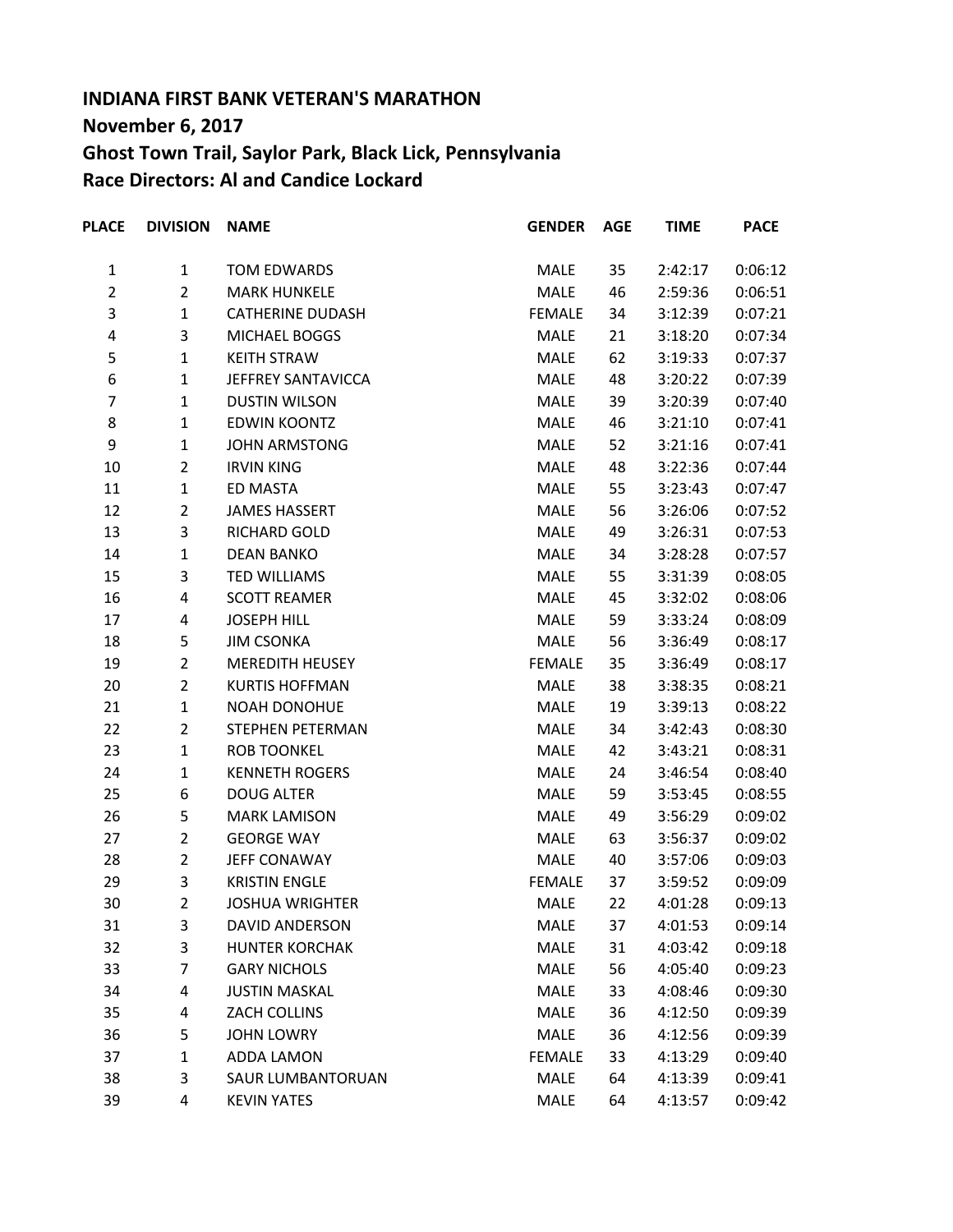| <b>PLACE</b> | <b>DIVISION</b> | <b>NAME</b>              | <b>GENDER</b> | <b>AGE</b> | <b>TIME</b> | <b>PACE</b> |
|--------------|-----------------|--------------------------|---------------|------------|-------------|-------------|
| 40           | $\overline{2}$  | ANGELA POLLOCK           | <b>FEMALE</b> | 34         | 4:15:43     | 0:09:46     |
| 41           | 3               | <b>ZAK TOBIAS</b>        | MALE          | 22         | 4:16:07     | 0:09:47     |
| 42           | $\overline{2}$  | <b>NOAH WALLS</b>        | MALE          | 19         | 4:19:34     | 0:09:54     |
| 43           | 3               | XIAOQIANG WANG           | MALE          | 42         | 4:20:43     | 0:09:57     |
| 44           | $\mathbf{1}$    | <b>CHRISTI PLETCHER</b>  | <b>FEMALE</b> | 39         | 4:20:52     | 0:09:57     |
| 45           | $\overline{2}$  | <b>CORINNE LOVE</b>      | <b>FEMALE</b> | 37         | 4:21:06     | 0:09:58     |
| 46           | 4               | <b>TRAVIS LEACH</b>      | MALE          | 40         | 4:21:53     | 0:10:00     |
| 47           | 5               | MICHAEL PRIBOZIE         | MALE          | 40         | 4:22:41     | 0:10:02     |
| 48           | 5               | ED HOFFMAN               | MALE          | 62         | 4:23:04     | 0:10:02     |
| 49           | $\overline{2}$  | PAUL LISZEWSKI           | MALE          | 54         | 4:23:12     | 0:10:03     |
| 50           | 6               | MICHAEL EVANS            | MALE          | 47         | 4:29:34     | 0:10:17     |
| 51           | 5               | <b>LUKE PARFITT</b>      | MALE          | 31         | 4:30:06     | 0:10:19     |
| 52           | 6               | MATTHEW INDOVINA         | MALE          | 42         | 4:31:05     | 0:10:21     |
| 53           | $\mathbf{1}$    | <b>LEANNE FINNEY</b>     | <b>FEMALE</b> | 44         | 4:33:33     | 0:10:26     |
| 54           | 3               | SANDRA KITCHO            | <b>FEMALE</b> | 33         | 4:34:26     | 0:10:28     |
| 55           | $\mathbf{1}$    | <b>GINNY LAMISON</b>     | <b>FEMALE</b> | 49         | 4:35:06     | 0:10:30     |
| 56           | 4               | STEPHANIE PUTT           | <b>FEMALE</b> | 32         | 4:36:12     | 0:10:33     |
| 57           | 3               | <b>KEEGAN RYAN</b>       | MALE          | 18         | 4:40:44     | 0:10:43     |
| 58           | 7               | YIK LEE                  | MALE          | 49         | 4:41:41     | 0:10:45     |
| 59           | $\overline{2}$  | LISA RHEEL               | <b>FEMALE</b> | 42         | 4:45:56     | 0:10:55     |
| 60           | 6               | <b>MATTHEW DREHER</b>    | MALE          | 30         | 4:48:35     | 0:11:01     |
| 61           | 3               | <b>JULIE SHIRLEY</b>     | <b>FEMALE</b> | 40         | 4:49:20     | 0:11:03     |
| 62           | $\overline{7}$  | <b>TED TOMLIN</b>        | MALE          | 33         | 4:50:04     | 0:11:04     |
| 63           | $\mathbf{1}$    | PEDRO TORREZ             | MALE          | 25         | 4:51:22     | 0:11:07     |
| 64           | 7               | <b>RYAN BOCK</b>         | MALE          | 40         | 4:54:02     | 0:11:13     |
| 65           | 3               | <b>ERIC BENGEL</b>       | MALE          | 52         | 4:56:23     | 0:11:19     |
| 66           | 6               | DONALD WILSON            | MALE          | 60         | 4:56:37     | 0:11:19     |
| 67           | 4               | PAUL BIELINSKI           | MALE          | 53         | 4:57:13     | 0:11:21     |
| 68           | 4               | <b>HEATHER BRADY</b>     | <b>FEMALE</b> | 42         | 4:59:07     | 0:11:25     |
| 69           | 3               | <b>VALERIE SLADE</b>     | <b>FEMALE</b> | 38         | 5:00:00     | 0:11:27     |
| 70           | 6               | JEFFREY BELT             | MALE          | 35         | 5:02:20     | 0:11:32     |
| 71           | 5               | MICHAEL DESANTIS         | MALE          | 52         | 5:02:20     | 0:11:32     |
| 72           | 5               | <b>KRISTIN MCCORMICK</b> | <b>FEMALE</b> | 33         | 5:06:39     | 0:11:42     |
| 73           | 8               | <b>RICHARD BUGAY</b>     | MALE          | 34         | 5:06:40     | 0:11:42     |
| 74           | $\overline{2}$  | NICOLE EDWARDS           | <b>FEMALE</b> | 47         | 5:10:21     | 0:11:51     |
| 75           | 7               | <b>JUSTIN KOVACS</b>     | MALE          | 38         | 5:13:59     | 0:11:59     |
| 76           | $\mathbf{1}$    | <b>JILL CONROY</b>       | <b>FEMALE</b> | 58         | 5:16:56     | 0:12:06     |
| 77           | $\mathbf{1}$    | <b>RICK CONROY</b>       | <b>MALE</b>   | 66         | 5:16:56     | 0:12:06     |
| 78           | 7               | ED HLEBECHUK             | <b>MALE</b>   | 61         | 5:18:04     | 0:12:08     |
| 79           | 3               | <b>CHRISTINA BAKER</b>   | <b>FEMALE</b> | 46         | 5:22:06     | 0:12:18     |
| 80           | 6               | <b>GINA KRIGER</b>       | <b>FEMALE</b> | 33         | 5:26:15     | 0:12:27     |
| 81           | 5               | <b>ANNE MCCLAIN</b>      | <b>FEMALE</b> | 44         | 5:26:15     | 0:12:27     |
| 82           | $\mathbf{1}$    | <b>TERRI SCADRON</b>     | <b>FEMALE</b> | 54         | 5:29:34     | 0:12:35     |
| 83           | 9               | <b>CHASE MERRIMAN</b>    | MALE          | 33         | 5:33:10     | 0:12:43     |
| 84           | $\mathbf{1}$    | AL EMMA                  | MALE          | 77         | 6:03:00     | 0:12:43     |
| 85           | 7               | <b>RON BROWN</b>         | MALE          | 49         | 6:06:00     | 0:12:43     |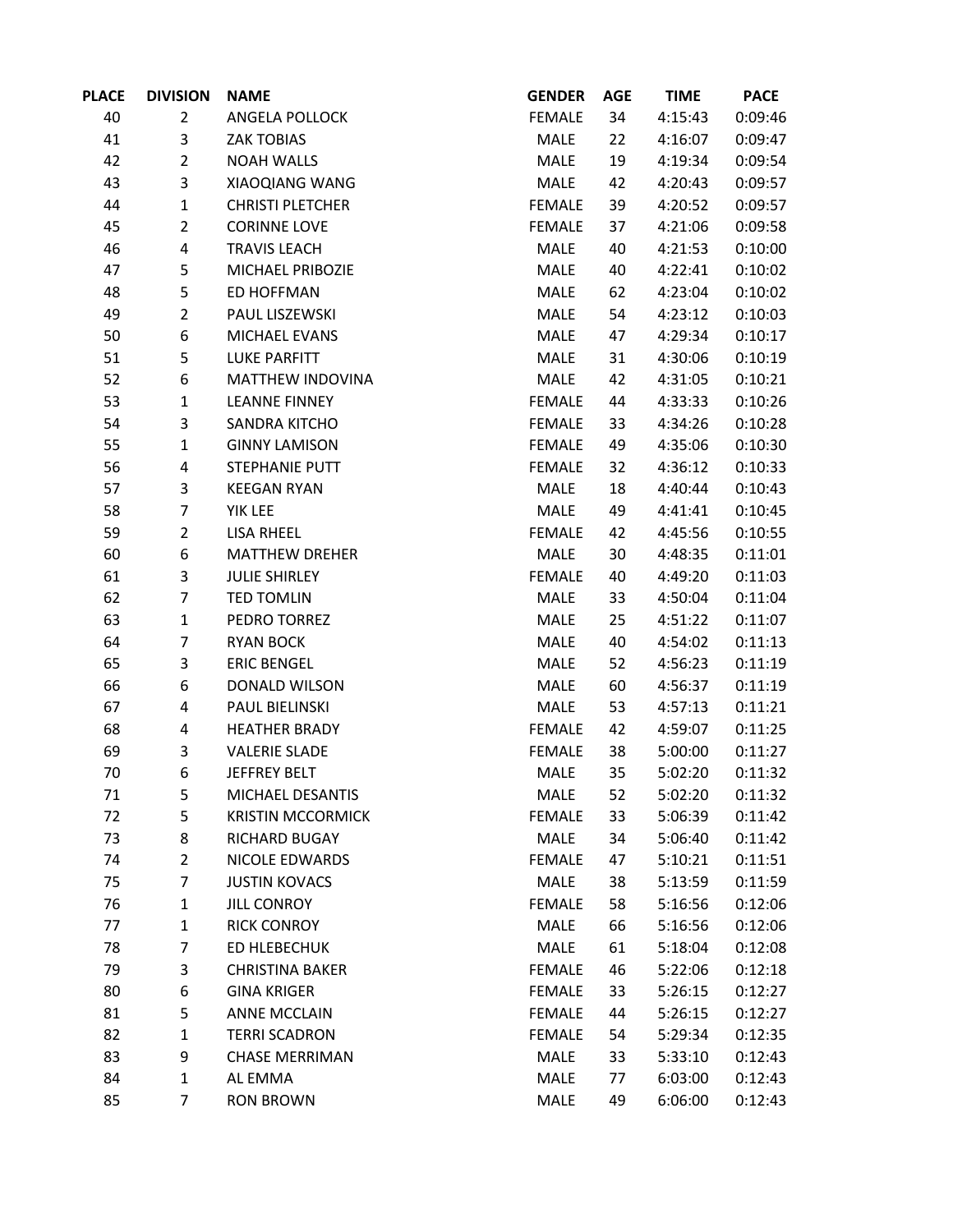| <b>PLACE</b>   | <b>DIVISION</b>                   | <b>NAME</b>             | <b>GENDER</b> | <b>AGE</b> | <b>TIME</b> | <b>PACE</b> |
|----------------|-----------------------------------|-------------------------|---------------|------------|-------------|-------------|
| 86             | 8                                 | <b>ADRIAN FEDORCO</b>   | MALE          | 63         | 6:11:50     | 0:14:12     |
| 87             | $\mathbf{1}$                      | PEGGY ULISHNEY          | <b>FEMALE</b> | 60         | 6:26:00     | 0:14:44     |
| 88             | 8                                 | <b>DON RIFFLE</b>       | MALE          | 47         | 6:31:08     | 0:14:56     |
| 89             | $\overline{2}$                    | <b>BILL REX</b>         | MALE          | 77         | 6:39:05     | 0:15:14     |
| 90             | $\overline{4}$                    | <b>JENNIFER LEGRAND</b> | <b>FEMALE</b> | 39         | 6:50:32     | 0:15:40     |
|                | TOP THREE MALES OVERALL:          |                         |               |            |             |             |
| 1              | $\mathbf{1}$                      | <b>TOM EDWARDS</b>      | MALE          | 35         | 2:42:17     | 0:06:12     |
| $\overline{2}$ | $\overline{2}$                    | <b>MARK HUNKELE</b>     | <b>MALE</b>   | 46         | 2:59:36     | 0:06:51     |
| $\overline{4}$ | 3                                 | MICHAEL BOGGS           | MALE          | 21         | 3:18:20     | 0:07:34     |
|                | <b>TOP THREE FEMALES OVERALL:</b> |                         |               |            |             |             |
| 3              | $\mathbf{1}$                      | <b>CATHERINE DUDASH</b> | <b>FEMALE</b> | 34         | 3:12:39     | 0:07:21     |
| 19             | $\overline{2}$                    | <b>MEREDITH HEUSEY</b>  | <b>FEMALE</b> | 35         | 3:36:49     | 0:08:17     |
| 20             | 3                                 | <b>KRISTIN ENGLE</b>    | <b>FEMALE</b> | 37         | 3:59:52     | 0:09:09     |
|                | <b>MALES AGES, 18-19:</b>         |                         |               |            |             |             |
| 21             | $\mathbf{1}$                      | <b>NOAH DONOHUE</b>     | <b>MALE</b>   | 19         | 3:39:13     | 0:08:22     |
| 42             | $\overline{2}$                    | <b>NOAH WALLS</b>       | MALE          | 19         | 4:19:34     | 0:09:54     |
| 57             | 3                                 | <b>KEEGAN RYAN</b>      | <b>MALE</b>   | 18         | 4:40:44     | 0:10:43     |
|                | <b>MALES, AGES 20 TO 24:</b>      |                         |               |            |             |             |
| 24             | $\mathbf{1}$                      | <b>KENNETH ROGERS</b>   | MALE          | 24         | 3:46:54     | 0:08:40     |
| 30             | $\overline{2}$                    | <b>JOSHUA WRIGHTER</b>  | MALE          | 22         | 4:01:28     | 0:09:13     |
| 41             | 3                                 | <b>ZAK TOBIAS</b>       | MALE          | 22         | 4:16:07     | 0:09:47     |
|                | <b>MALES, AGES 25 TO 29:</b>      |                         |               |            |             |             |
| 63             | $\mathbf{1}$                      | PEDRO TORREZ            | MALE          | 25         | 4:51:22     | 0:11:07     |
|                | <b>MALES, AGES 30 TO 34:</b>      |                         |               |            |             |             |
| 14             | $\mathbf{1}$                      | <b>DEAN BANKO</b>       | MALE          | 34         | 3:28:28     | 0:07:57     |
| 22             | $\overline{2}$                    | STEPHEN PETERMAN        | MALE          | 34         | 3:42:43     | 0:08:30     |
| 32             | 3                                 | <b>HUNTER KORCHAK</b>   | MALE          | 31         | 4:03:42     | 0:09:18     |
| 33             | 4                                 | <b>JUSTIN MASKAL</b>    | MALE          | 33         | 4:08:46     | 0:09:30     |
| 51             | 5                                 | <b>LUKE PARFITT</b>     | MALE          | 31         | 4:30:06     | 0:10:19     |
| 60             | 6                                 | <b>MATTHEW DREHER</b>   | <b>MALE</b>   | 30         | 4:48:35     | 0:11:01     |
| 62             | 7                                 | <b>TED TOMLIN</b>       | <b>MALE</b>   | 33         | 4:50:04     | 0:11:04     |
| 73             | 8                                 | <b>RICHARD BUGAY</b>    | MALE          | 34         | 5:06:40     | 0:11:42     |
| 83             | 9                                 | <b>CHASE MERRIMAN</b>   | MALE          | 33         | 5:33:10     | 0:12:43     |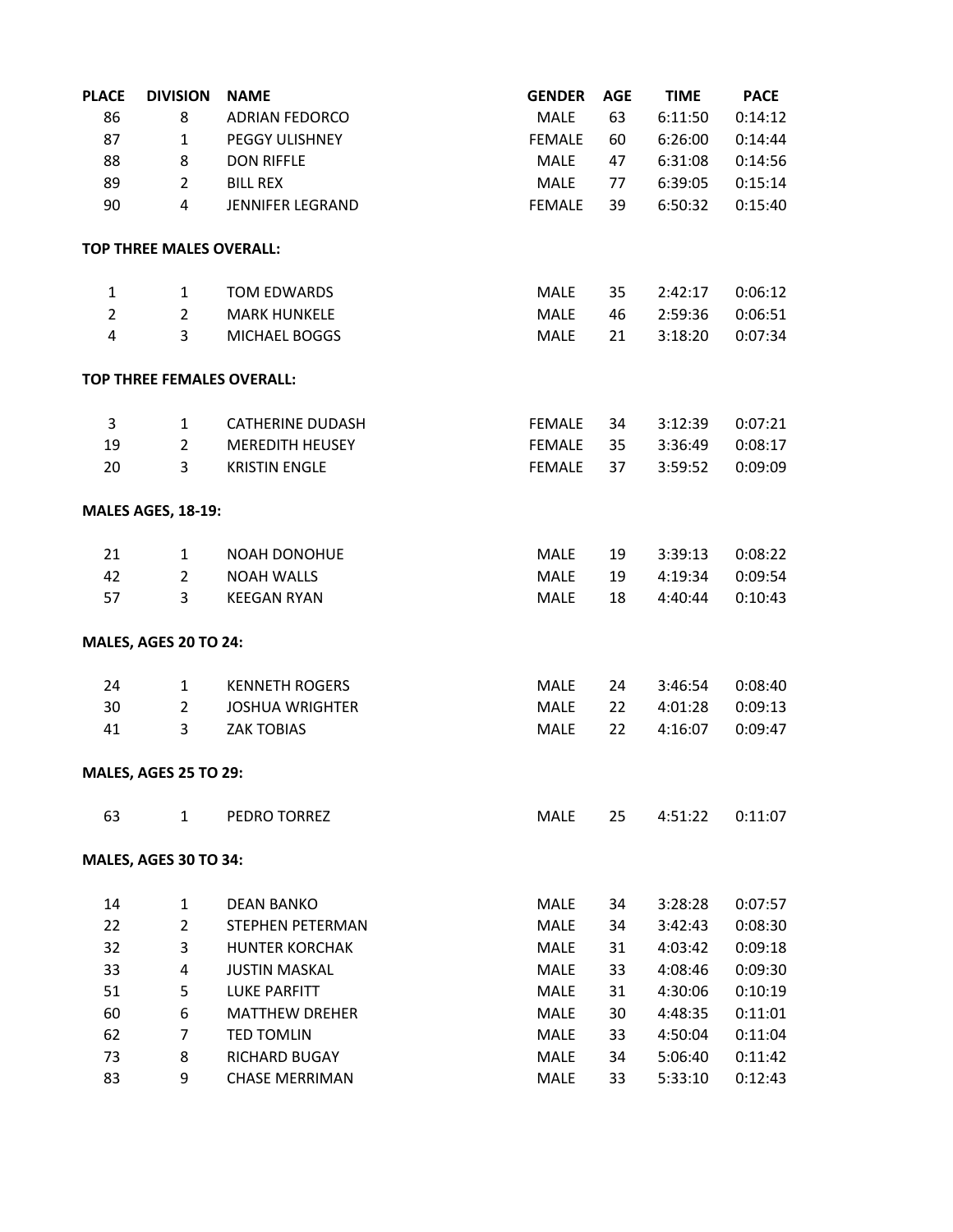| <b>PLACE</b>   | DIVISION NAME                |                       | <b>GENDER</b> | <b>AGE</b> | <b>TIME</b> | <b>PACE</b> |
|----------------|------------------------------|-----------------------|---------------|------------|-------------|-------------|
|                | <b>MALES, AGES 35 TO 39:</b> |                       |               |            |             |             |
|                |                              |                       |               |            |             |             |
| $\overline{7}$ | $\mathbf{1}$                 | <b>DUSTIN WILSON</b>  | MALE          | 39         | 3:20:39     | 0:07:40     |
| 20             | $\overline{2}$               | <b>KURTIS HOFFMAN</b> | MALE          | 38         | 3:38:35     | 0:08:21     |
| 31             | 3                            | <b>DAVID ANDERSON</b> | <b>MALE</b>   | 37         | 4:01:53     | 0:09:14     |
| 35             | $\overline{a}$               | ZACH COLLINS          | <b>MALE</b>   | 36         | 4:12:50     | 0:09:39     |
| 36             | 5                            | <b>JOHN LOWRY</b>     | MALE          | 36         | 4:12:56     | 0:09:39     |
| 70             | 6                            | JEFFREY BELT          | MALE          | 35         | 5:02:20     | 0:11:32     |
| 75             | $\overline{7}$               | <b>JUSTIN KOVACS</b>  | MALE          | 38         | 5:13:59     | 0:11:59     |
|                | MALES, AGES 40 TO 44:        |                       |               |            |             |             |
| 23             | $\mathbf{1}$                 | <b>ROB TOONKEL</b>    | MALE          | 42         | 3:43:21     | 0:08:31     |
| 28             | $\overline{2}$               | JEFF CONAWAY          | <b>MALE</b>   | 40         | 3:57:06     | 0:09:03     |
| 43             | 3                            | XIAOQIANG WANG        | <b>MALE</b>   | 42         | 4:20:43     | 0:09:57     |
| 46             | $\overline{4}$               | <b>TRAVIS LEACH</b>   | MALE          | 40         | 4:21:53     | 0:10:00     |
| 47             | 5                            | MICHAEL PRIBOZIE      | MALE          | 40         | 4:22:41     | 0:10:02     |
| 52             | 6                            | MATTHEW INDOVINA      | MALE          | 42         | 4:31:05     | 0:10:21     |
| 64             | 7                            | <b>RYAN BOCK</b>      | MALE          | 40         | 4:54:02     | 0:11:13     |
|                | <b>MALES, AGES 45 TO 49:</b> |                       |               |            |             |             |
| 6              | $\mathbf{1}$                 | JEFFREY SANTAVICCA    | MALE          | 48         | 3:20:22     | 0:07:39     |
| 8              | $\mathbf{1}$                 | <b>EDWIN KOONTZ</b>   | MALE          | 46         | 3:21:10     | 0:07:41     |
| 10             | $\overline{2}$               | <b>IRVIN KING</b>     | MALE          | 48         | 3:22:36     | 0:07:44     |
| 13             | 3                            | RICHARD GOLD          | MALE          | 49         | 3:26:31     | 0:07:53     |
| 26             | $\overline{4}$               | <b>MARK LAMISON</b>   | MALE          | 49         | 3:56:29     | 0:09:02     |
| 50             | 5                            | MICHAEL EVANS         | <b>MALE</b>   | 47         | 4:29:34     | 0:10:17     |
| 58             | 6                            | YIK LEE               | MALE          | 49         | 4:41:41     | 0:10:45     |
| 85             | $\overline{7}$               | <b>RON BROWN</b>      | <b>MALE</b>   | 49         | 6:06:00     | 0:12:43     |
| 88             | 8                            | <b>DON RIFFLE</b>     | MALE          | 47         | 6:31:08     | 0:14:56     |
|                | <b>MALES, AGES 50 TO 54:</b> |                       |               |            |             |             |
| 9              | $\mathbf{1}$                 | <b>JOHN ARMSTONG</b>  | MALE          | 52         | 3:21:16     | 0:07:41     |
| 49             | $\overline{2}$               | PAUL LISZEWSKI        | <b>MALE</b>   | 54         | 4:23:12     | 0:10:03     |
| 65             | 3                            | <b>ERIC BENGEL</b>    | MALE          | 52         | 4:56:23     | 0:11:19     |
| 67             | 4                            | PAUL BIELINSKI        | <b>MALE</b>   | 53         | 4:57:13     | 0:11:21     |
| 71             | 5                            | MICHAEL DESANTIS      | MALE          | 52         | 5:02:20     | 0:11:32     |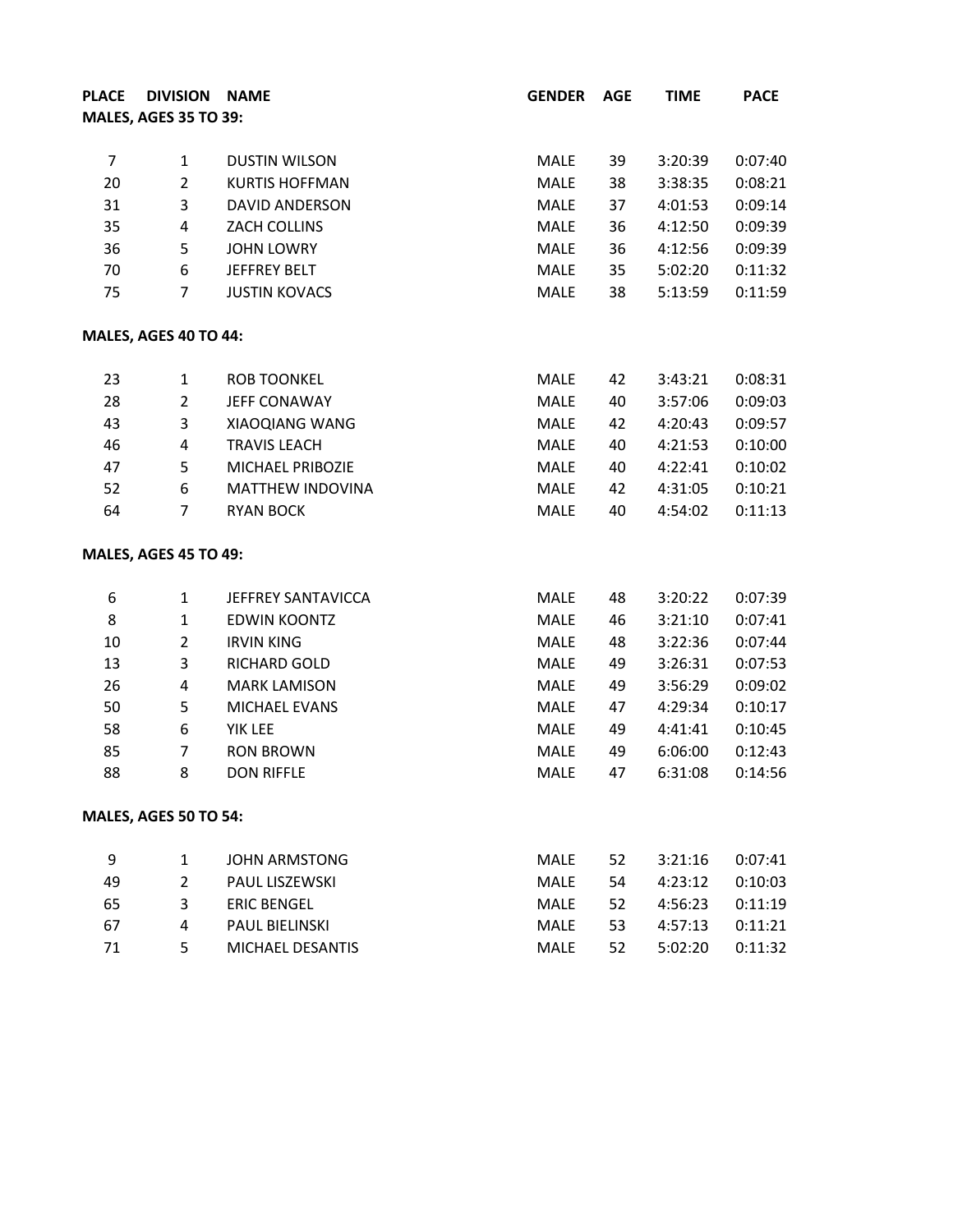| <b>PLACE</b> | DIVISION NAME                |                          | <b>GENDER</b> | <b>AGE</b> | <b>TIME</b> | <b>PACE</b> |
|--------------|------------------------------|--------------------------|---------------|------------|-------------|-------------|
|              | <b>MALES, AGES 55 TO 59:</b> |                          |               |            |             |             |
|              |                              |                          |               |            |             |             |
| 11           | $\mathbf{1}$                 | ED MASTA                 | MALE          | 55         | 3:23:43     | 0:07:47     |
| 12           | $\overline{2}$               | <b>JAMES HASSERT</b>     | <b>MALE</b>   | 56         | 3:26:06     | 0:07:52     |
| 15           | 3                            | <b>TED WILLIAMS</b>      | MALE          | 55         | 3:31:39     | 0:08:05     |
| 17           | $\overline{a}$               | <b>JOSEPH HILL</b>       | MALE          | 59         | 3:33:24     | 0:08:09     |
| 18           | 5                            | <b>JIM CSONKA</b>        | MALE          | 56         | 3:36:49     | 0:08:17     |
| 25           | 6                            | <b>DOUG ALTER</b>        | MALE          | 59         | 3:53:45     | 0:08:55     |
| 33           | 7                            | <b>GARY NICHOLS</b>      | MALE          | 56         | 4:05:40     | 0:09:23     |
|              | MALES, AGES 60 TO 64:        |                          |               |            |             |             |
| 5            | $\mathbf{1}$                 | <b>KEITH STRAW</b>       | MALE          | 62         | 3:19:33     | 0:07:37     |
| 27           | $\overline{2}$               | <b>GEORGE WAY</b>        | <b>MALE</b>   | 63         | 3:56:37     | 0:09:02     |
| 38           | 3                            | <b>SAUR LUMBANTORUAN</b> | <b>MALE</b>   | 64         | 4:13:39     | 0:09:41     |
| 19           | $\overline{a}$               | <b>KEVIN YATES</b>       | <b>MALE</b>   | 64         | 4:13:57     | 0:09:42     |
| 48           | 5                            | <b>ED HOFFMAN</b>        | <b>MALE</b>   | 62         | 4:23:04     | 0:10:02     |
| 66           | 6                            | DONALD WILSON            | MALE          | 60         | 4:56:37     | 0:11:19     |
| 78           | $\overline{7}$               | ED HLEBECHUK             | MALE          | 61         | 5:18:04     | 0:12:08     |
| 86           | 8                            | <b>ADRIAN FEDORCO</b>    | MALE          | 63         | 6:11:50     | 0:14:12     |
|              | <b>MALES, AGES 65 TO 69:</b> |                          |               |            |             |             |
| 77           | $\mathbf{1}$                 | <b>RICK CONROY</b>       | <b>MALE</b>   | 66         | 5:16:56     | 0:12:06     |
|              | <b>MALES, AGE 75 TO 79:</b>  |                          |               |            |             |             |
| 84           | $\mathbf{1}$                 | AL EMMA                  | MALE          | 77         | 6:03:00     | 0:12:43     |
| 89           | $\overline{2}$               | <b>BILL REX</b>          | MALE          | 77         | 6:39:05     | 0:15:14     |
|              | FEMALES, AGES 30 TO 34:      |                          |               |            |             |             |
| 37           | $\mathbf{1}$                 | ADDA LAMON               | <b>FEMALE</b> | 33         | 4:13:29     | 0:09:40     |
| 40           | $\overline{2}$               | ANGELA POLLOCK           | <b>FEMALE</b> | 34         | 4:15:43     | 0:09:46     |
| 54           | 3                            | <b>SANDRA KITCHO</b>     | <b>FEMALE</b> | 33         | 4:34:26     | 0:10:28     |
| 56           | 4                            | <b>STEPHANIE PUTT</b>    | <b>FEMALE</b> | 32         | 4:36:12     | 0:10:33     |
| 72           | 5                            | <b>KRISTIN MCCORMICK</b> | <b>FEMALE</b> | 33         | 5:06:39     | 0:11:42     |
| 80           | 6                            | <b>GINA KRIGER</b>       | <b>FEMALE</b> | 33         | 5:26:15     | 0:12:27     |
|              | FEMALES, AGES 35 TO 39:      |                          |               |            |             |             |
| 44           | $\mathbf{1}$                 | <b>CHRISTI PLETCHER</b>  | <b>FEMALE</b> | 39         | 4:20:52     | 0:09:57     |
| 45           | $\overline{2}$               | <b>CORINNE LOVE</b>      | <b>FEMALE</b> | 37         | 4:21:06     | 0:09:58     |
| 69           | 3                            | <b>VALERIE SLADE</b>     | <b>FEMALE</b> | 38         | 5:00:00     | 0:11:27     |
| 90           | 4                            | <b>JENNIFER LEGRAND</b>  | <b>FEMALE</b> | 39         | 6:50:32     | 0:15:40     |